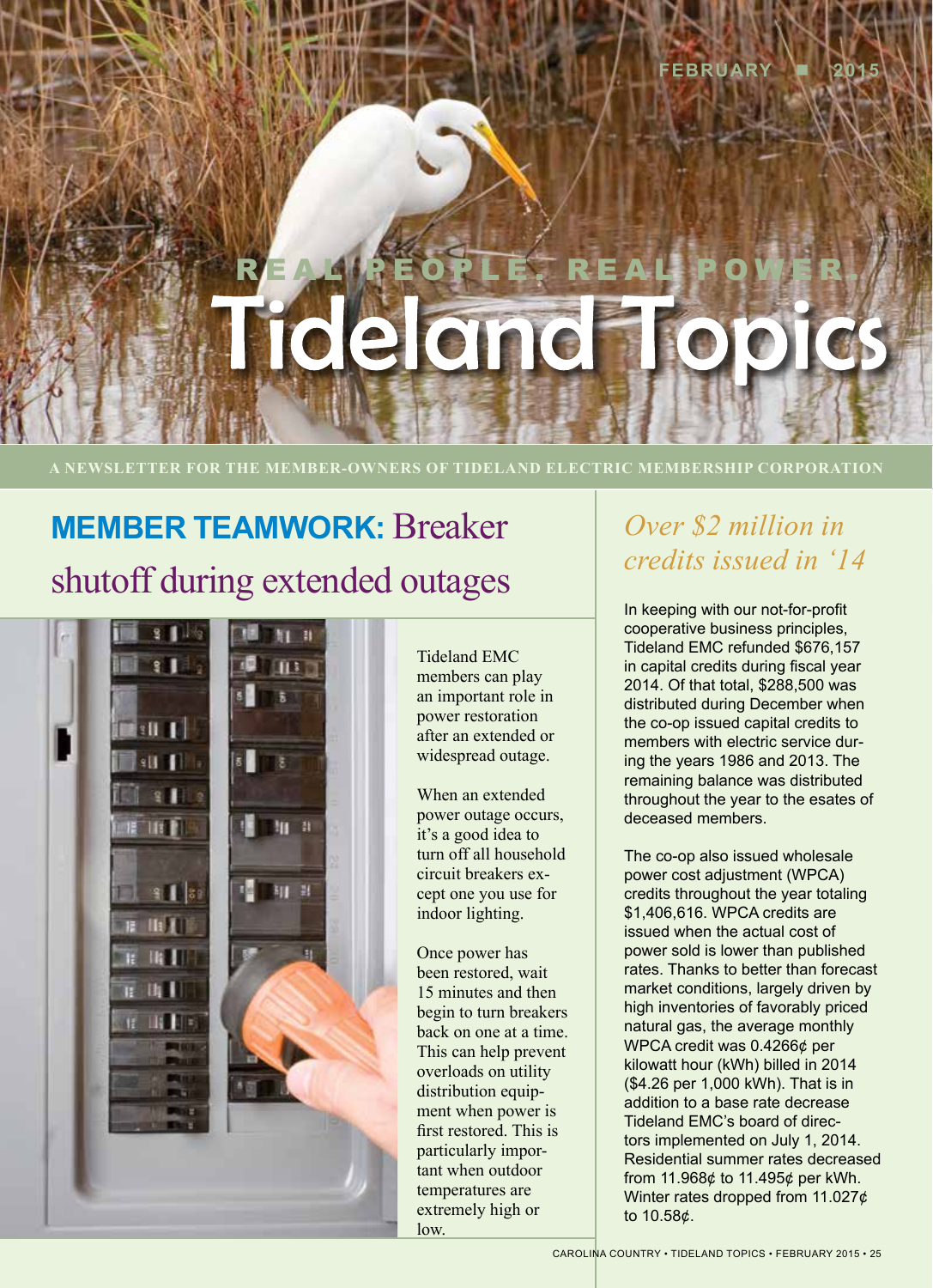

#### **Right-of-Way Maintenance Update**

Tideland has hired Lucas Tree Experts to trim trees in our rightsof-way. In February they will be trimming along the Pantego circuit, including Free Union, Seed Tick Neck Raod and Yeatesville areas.

Member support of proper tree trimming is crucial to outage prevention and improved service reliablity.

Mowing crews will be working on Hwy 264 east of Belhaven and into Hyde County in the Scranton and Sladesville areas and up to the Swan Quarter bypass.

## *Message to our Member-Owners:* What went right when things went wrong

**By Paul Spruill** General Manager & CEO

The morning of Friday, January 9, was a long, chilly and rather frustrating one for nearly 9,000 Tideland members in Beaufort and Hyde counties.

At 2:13 am that morning, Dominion Power had an equipment failure on its transmission system that resulted in the loss of power to customers of four electric utilities, including Tideland. The outdoor temperature at that time was 23°F.

After consulting with Dominion's transmission supervisor. the co-op issued a text message to members at 3:42 am advising them that the outage could last several hours. At 5:13 am, the co-op issued another text alert letting members know that Dominion had just found the source of the

outage and that repairs would not be complete before 8:00 am. At that point we asked members to practice breaker shut off by cutting off all but one breaker for interior lights so they would know when power had been restored. By reducing the initial load when power is restored after a long, widespread outage, we can prevent transformer and circuit overloads that might not otherwise present a problem on a mild weather day or following a brief, localized outage. In the event that members did not heed our calls for load reduction we had our Pamlico County crews drive to Beaufort County to help with any load balancing that might need to take place when transmission service was restored.

At 8:19 am, Dominion restored transmission service to the affected utilities, including Tide-

5

g

land, and within a few minutes 98% of the affected members had service restored. The only circuits that were delayed due to load issues were the Lake Landing circuit in Hyde County and two neighborhoods in the Bath area.

We can't thank each of you enough for heeding our calls for breaker shut off and doing your part to ensure that power restoration went so smoothly on a very cold morning.

Following the outage, over 100 additional members enrolled in our outage text messaging service. If you haven't done so yet simply text the letters TEMC to short code 85700 and then reply with your Tideland account number. Or complete our online enrollment form found at www.tidelandemc.com.

## **Director district map**

Tideland EMC members are represented by directors from 10 geographical districts, as depicted in the map to the right. Directors are elected to a three-year term of service on a rotating basis.

The members of the 2015 annual meeting credentials and elections committee are:

- Alton Ballance Ocracoke Johnny Joyner • Scranton Ernie Everett • Pinetown
- C. Travis Martin Blounts Creek Darrell B. Cayton •Aurora Vincent Sevenski • Bayboro
- E. Douglas Cahoon Oriental

**Tideland EMC Directorial Map** Approved Feb. 27 2014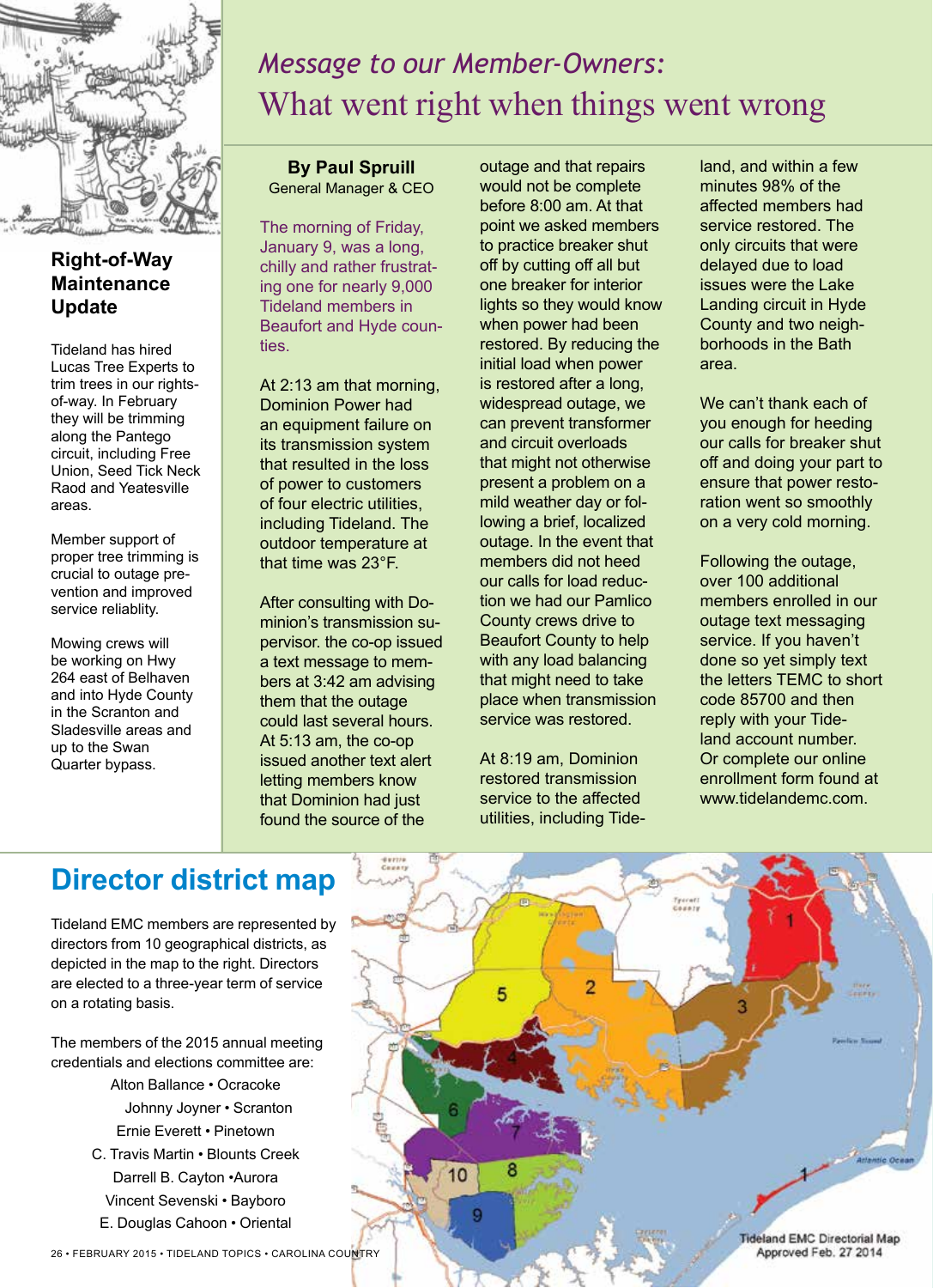## **Director nominations underway**

It is once again time to nominate candidates for Tideland's annual director elections. The nominating committee will meet February 5, 2015, to consider candidates for districts 4, 5, 6 and 8 currently represented by Charles Slade, Paul Sasnett, Wayne Sawyer and Clifton Paul, respectively. Interested candidates should contact a member of the nominating committee prior to the meeting. The committee's nominees will be posted at all Tideland offices on February 6, 2015.

Nominations can also be made by submitting a petition signed by 50 co-op members no later than March 9, 2015. The last day to introduce new business via petition is April 27, 2015. The annual meeting of members will be held at Beaufort County Community College on Thursday, May 28, 2015.

#### **DIRECTOR QUALIFICATIONS**

The following guidelines are excerpted from Board Policy No. 302 and Bylaw 4.02 to ensure quality representation.

#### **Legal & Personal Requirements**

1. A Tideland member & bonafide resident of the directorial district. 2. A member no less than 2 years on the date of election. 3. Willing to promote & protect the

co-op's interests. 4. Able to impartially represent the entire co-op membership.

5. Willing to regularly attend board meetings.

6. May not be a close relative of an existing director or employee. 7. Is not employed by or financially interested in a competing enterprise.

8. Was not previously employed by TEMC, any other utility/energy company, or any entity which substantially rendered services to a utility/energy company.

#### **Aspects of Service**

1. Put forth the effort to understand the co-op and provide sound judgement to reach decisions. 2. Respect official decisions made by a majority of the board. 3. Objectively evaluate questions and problems facing TEMC.

#### **Points to Consider**

1. Has the member demonstrated sound business judgement? 2. Has the member shown a capacity for leadership & a reputation for honesty & integrity? 3. Has the member shown a capacity for working well with others?

4. What problems might hinder the nominee's success?

For more information or to determine which district you reside in, call annual meeting coordinator Myra Beasley at 252.943.3046, ext. 1125 or 1-800-637-1079.

## **Rebate reminders**

### **Heat pump rebates up to \$300**

Visit www.tidelandemc.com for details

#### **Heat pump water heater rebate of \$300**

or call program manager Heidi Smith @ 252.944.2410

**Energy Star manufactured home rebate of \$1,250** 

#### **2015 Nominating Committee**

#### **District 1:**

Vincent O'Neal PO Box 74 Ocracoke, NC 27960 252.928.5941

#### **District 2:**

Louie Hubers 7533 NC Hwy 45 N Belhaven, NC 27810 252.943.3558

#### **District 3:**

Dennis Benston 31791 US Hwy 264 Engelhard, NC 27824 252.925.2061

#### **District 4:**

Kenneth E. Windley 29 Fantasy Island Rd Belhaven, NC 27810 252.943.4594

#### **District 5:**

Horace Waters 8098 Slatestone Rd Washington, NC 27889 252.927.3150

#### **District 6:**

Walter D. Martin 275 Whitehurst Rd. Blounts Creek, NC 27814 252.402.9995

#### **District 7:**

L. Thomas Gillikin 11189 NC 306 S Aurora, NC 27806 252.322.5597

#### **District 8:**

Vincent Sevenski 325 Harper Rd Bayboro, NC 28515 252.670.1448

#### **District 9:**

Buck H. Jones 35 Roland Rd Arapahoe, NC 28510 252.249.1541

#### **District 10:**

John Mitchell 1209 Santa Lucia Dr New Bern, NC 28560 252.633.9957